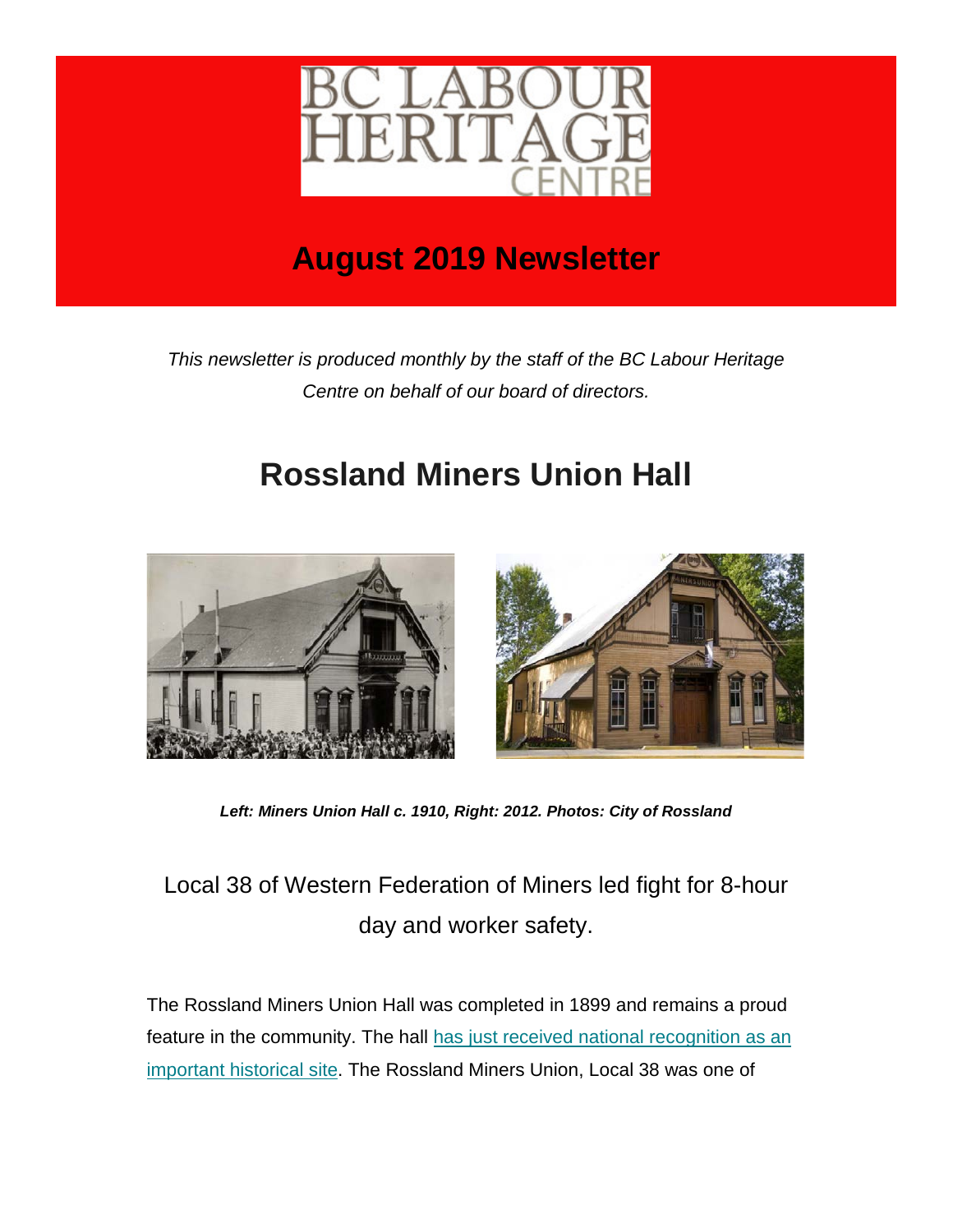thirteen local unions of the Western Federation of Miners in the Kootenays.

The Miners Union Hall holds great significance to the BC labour movement. Speaking in 1952, George Casey - who was once the secretary of Local 38 said, "it was in this hall that the first Eight Hour Day Act for underground workers was drafted in 1898, and in this hall in 1902 the first Workmen's Compensation Act was drafted."

The hall hosted many famous labour speakers over the years: Labour MLA [James W "Jim" Hawthornthwaite,](https://labourheritagecentre.us11.list-manage.com/track/click?u=b23ed6ed54b024abb4a310921&id=398dffb52f&e=5ec666d8ef) [Eugene Debs,](https://labourheritagecentre.us11.list-manage.com/track/click?u=b23ed6ed54b024abb4a310921&id=225edd94a4&e=5ec666d8ef) ['Big Bill' Haywood](https://labourheritagecentre.us11.list-manage.com/track/click?u=b23ed6ed54b024abb4a310921&id=8fa1cf392e&e=5ec666d8ef) and [Elizabeth Gurley Flynn.](https://labourheritagecentre.us11.list-manage.com/track/click?u=b23ed6ed54b024abb4a310921&id=63bd10ea1c&e=5ec666d8ef)

*Source: Mike Solski and John Smaller, Mine Mill: The History of the International Union of Mine, Mill and Smelter Workers in Canada Since 1895.*



*A display window in Vancouver, September 6, 1950, promoting union-made products by Dairyland Foods. "Products made and distributed by union craftsmen", members of International Union of Operating Engineers, Teamsters and International Association of Machinists are shown. Photo: Vancouver Public Library, 81417.*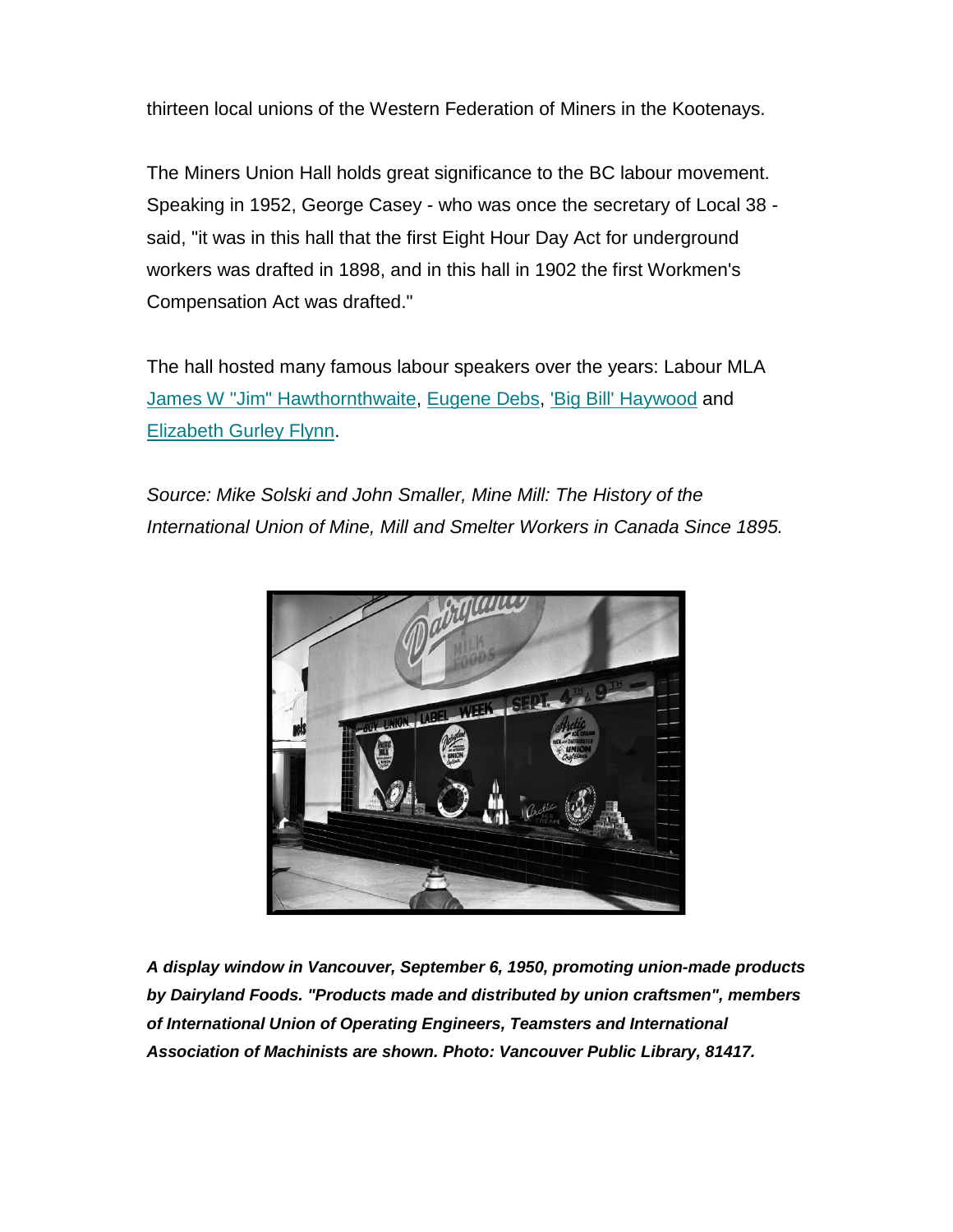## **Look for the Union Label!**

The use of the union label and promotion of goods made by unionized workers was the mandate of the Vancouver, New Westminster and District Trade Union Label Council. Its first meeting, in September 1939 was the start of the union label promotion. In 1956 the Canadian Labour Congress came on board in support of the Buy Union movement. The union label committee's classic campaigns began in the 1950's and continued until the late 1970's. The Union Label Trades Council formally shut its doors in December of 2010. The records [of the Vancouver, New Westminster and District Union Label Trades Council](https://labourheritagecentre.us11.list-manage.com/track/click?u=b23ed6ed54b024abb4a310921&id=5778a4e9f1&e=5ec666d8ef)  [are held at UBC Special Collections.](https://labourheritagecentre.us11.list-manage.com/track/click?u=b23ed6ed54b024abb4a310921&id=5778a4e9f1&e=5ec666d8ef)

Many BC unions have provisions in their collective agreements to allow the union label to be affixed to products they produce. If you know of other examples of union labels in BC, [send them to us!](mailto:info@labourheritagecentre.ca) Source:<http://www.shopunion.ca/>





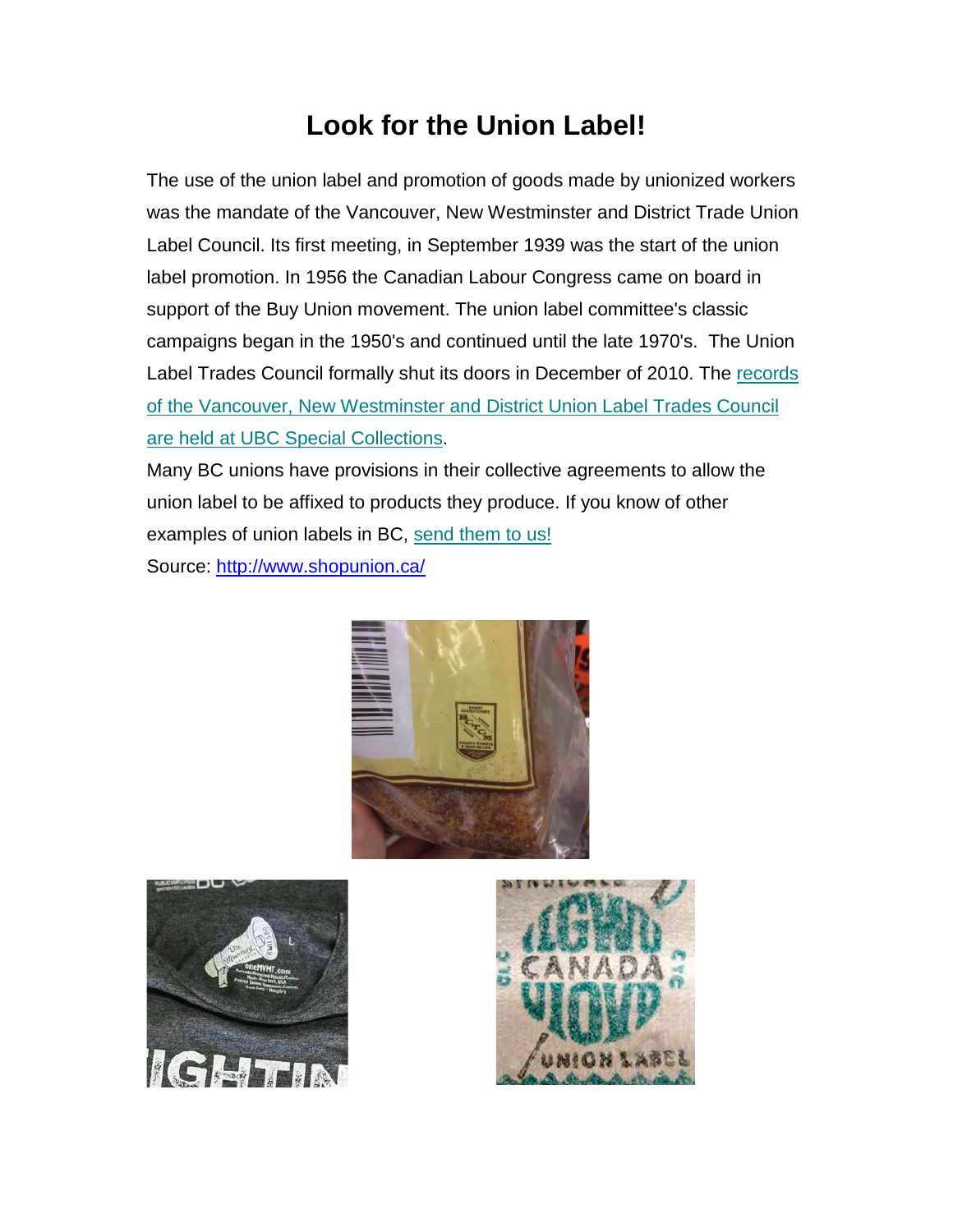

*Labour Day on Hastings Street in the 1890s. City of Vancouver Archives, Major Matthews Collection, Str P371.*

#### **Early Labour Day Parades**

#### **by Bob McDonald**

*This article is reprinted from the Vancouver Historical Society newsletter. Bob McDonald, one of BC's leading historians, passed away on June 19, 2019.*

This image is from a Labour Day parade on Hastings Street in Vancouver in the late 1890s. Here we see a forty-foot replica of the *S.S. Umatilla*, a ship that connected Vancouver and San Francisco. Constructed in 1898 by local stevedores, and named for the village of Umatilla on the Columbia River, the miniature vessel belched steam along the entire route of the Labour Day procession with upwards of 140 marching longshoremen eyeing their creation proudly from behind. Labour Day parades, which began on 6 September 1890, featured numerous such examples of floats constructed by unionized workers.

[Read the rest of the article.](https://labourheritagecentre.us11.list-manage.com/track/click?u=b23ed6ed54b024abb4a310921&id=b3fc9b96ac&e=5ec666d8ef)